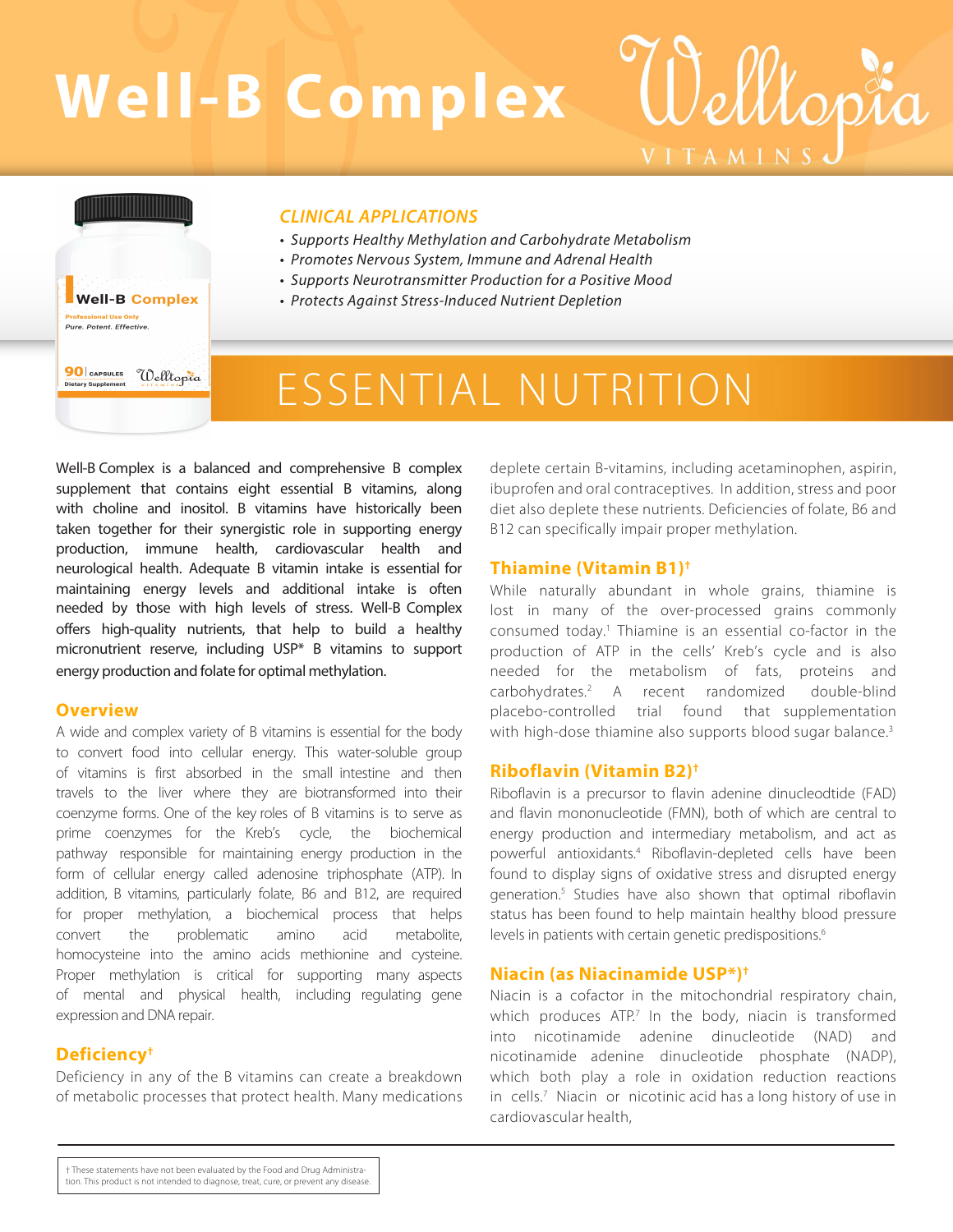having been shown in numerous studies to support healthy cholesterol levels.8,9

# **Vitamin B6†**

Vitamin B6 is involved in over 100 enzymatic reactions in the body and is essential for lipid metabolism, neurotransmitter formation, immune health and hormone modulation.<sup>10</sup> A large, prospective study found that women who consumed, on average, 4.6 mg of vitamin B6 daily had significantly better markers of cardiovascular health compared to women who consumed an average of 1.1 mg daily.<sup>11</sup> In addition, vitamin B6 has been found to boost the immune system in the elderly by increasing the activity of lymphocytes that promote optimal immune function<sup>12,13</sup>

# **Folic Acid†**

Often associated with its use in pregnancy to ensure the proper development of healthy neural tubes in babies, folic acid plays a key role in many other functions, including DNA synthesis. Like vitamin  $B_6$ , folic acid is a key methyl donor<sup>14</sup> and helps regulate mitochondrial enzymes and energy metabolism. A study of 1,980 Finnish men over 10 years found that those who consumed the most dietary folate had a significant benefit to their cardiovascular health compared with those who consumed the least amount of dietary folate.<sup>15</sup>

# **Vitamin B12 (Methylcobalamin)†**

Vitamin  $B_{12}$ , found only in organ meats, seafood and egg yolks, often becomes deficient in vegan and vegetarian diets. The vitamin is essential for the metabolism of fats and carbohydrates, the synthesis of proteins, and also plays a role in regulating mitochondrial enzymes and energy metabolism, as well as neurological health.<sup>7</sup> In a population study of 700 women aged 65 and over, more optimal  $B_{12}$  levels were found to be associated with better mood balance and health. 16

# **Biotin†**

Synthesized by the bacteria in the gut in addition to certain foods,<sup>17</sup> biotin and its cofactors are involved in metabolism of fatty acids, amino acids and utilization of B vitamins. 7 Biotin has also been found to support healthy blood sugar, both in animal<sup>18</sup> and human studies. A randomized, double-blind, placebo-controlled clinical trial conducted among 70 patients age five to 25 years old, with blood sugar concerns, found biotin administration to promote blood sugar balance as well as healthy blood fats.<sup>19</sup>

# **Pantothenic Acid†**

Pantothenic acid and its biologically active derivative, CoA, are essential to the synthesis of important fatty acids, membrane phospholipids, amino acids, steroid hormones, and energy

production.<sup>20</sup> 95% of CoA is found in the mitochondria.<sup>20</sup> Pantothenic acid has also been shown to have a balancing effect on blood fats in animal studies<sup>21</sup> and has also been shown in the research to support normal tissue repair and recovery.<sup>22</sup>

# **Choline Bitartrate†**

Though not technically a B vitamin, choline is often associated with B vitamins. It is important in the construction of cell membranes and plasma lipoproteins, plays a role in cell signaling and in the synthesis of acetylcholine (a neurotransmitter) and is vital for brain development.<sup>23</sup>

\*The USP is a scientific organization that sets standards for the identity, strength, quality and purity of medicines, food ingredients and dietary supplements, manufactured, distributed and consumed worldwide.

# **Directions**

1 or more capsules per day or as recommended by your health care professional.

# **Does Not Contain**

Does not contain wheat, gluten, corn, yeast, artificial colors and flavors.

# **Cautions**

If you are pregnant or nursing, consult your physician before taking this product.

| <b>Supplement Facts®</b><br>Serving Size 1 Capsule<br>Servings Per Container 90 |                                            |                  |
|---------------------------------------------------------------------------------|--------------------------------------------|------------------|
| 1 capsule contains                                                              | <b>Amount Per</b><br>Serving               | % Daily<br>Value |
| Thiamin (Vitamin B1)<br>(from Thiamine Hydrochloride USP)                       | $50 \text{ mg}$                            | 4,167%           |
| Riboflavin (Vitamin B2 USP)                                                     | 50 mg                                      | 3,846%           |
| Niacin (as Niacinamide USP)                                                     | 50 mg                                      | 313%             |
| Vitamin B6<br>(as Pyridoxine Hydrochloride USP)                                 | 50 mg                                      | 2,941%           |
| Folate                                                                          | 1,360 mcg DFE 340%<br>(800 mcg Folic Acid) |                  |
| Vitamin B12 (as Methylcobalamin) 200 mcg                                        |                                            | 8,333%           |
| <b>Biotin</b>                                                                   | 75 mcq                                     | 250%             |
| Pantothenic Acid<br>(as d-Calcium Pantothenate USP)                             | 50 mg                                      | 1,000%           |
| Choline (as Choline Bitartrate)                                                 | 19 mg                                      | 3%               |
| <b>Inositol NF</b>                                                              | 50 <sub>mg</sub>                           | ÷                |
| Daily Value not established                                                     |                                            |                  |

**ID# 110090 90 Capsules ID# 110180 180 Capsules**